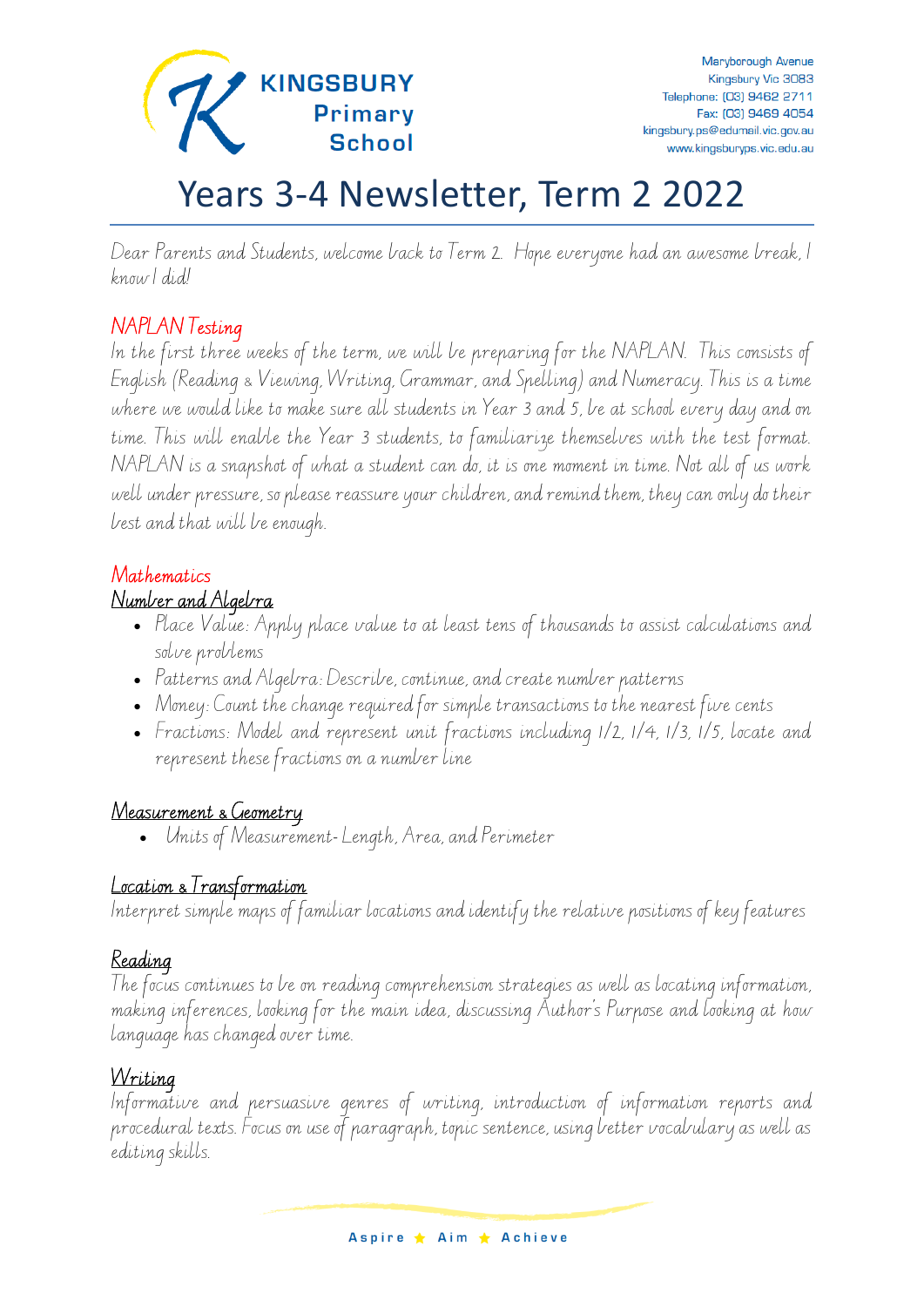#### Spelling

The focus will be on using the SMART Spelling strategies to help students read and write new words.

#### Inquiry: First Nations People

This semester, students will be investigating how the Australian continent was (and still is) divided into many Aboriginal Countries and Torres Strait Islander Places, drawing on language's maps, geographical features, and other sources such as Traditional Owners and exploring how oral traditions of Aboriginal and Torres Strait Islander people were used to describe Country/Place.

# School Diary and Home Reading:

Each student will use their diary to record their home reading and as a communication tool. It is an expectation that students read for at least 20 minutes every day. Parents are asked to check and sign the diaries on a daily basis for any communication from the teachers. If you have any queries or concern, please note down in the diary.



Students' homework will consist of daily home reading and practise of spelling words. Sometimes, students will be asked to do a homework project as part of their research. The main objective of this homework is to develop a home learning routine as well as responsibility to complete assigned tasks independently and within the given time frame. Some students will have personalised Learning Improvement Plans.

## Reminder:

As the winter months approach, may I please ask that each student brings a box of tissues for the classroom. Thank you

# Indonesian with Ms Ibu Jap

Our units for Term 2 will be about **family**. Students will learn to say mum, dad, sister, brother, grandparent, cousin in Indonesian. Students will take part in conversation and present a family tree and small booklet.

Students will also participate in cooking and food tasting. Popular food such as Gado Gado-Indonesian salad and Mie noodle will be introduced.

| Fitness Focus<br>Fitness Focus<br>VVeeks 1-5<br>Minor Games that involve chasing Interval Training involving periods of<br>and extended periods of running.<br>movement, running, jumping followed<br>by periods of rest break." |  | Grade 3-6 |
|----------------------------------------------------------------------------------------------------------------------------------------------------------------------------------------------------------------------------------|--|-----------|
|                                                                                                                                                                                                                                  |  |           |

## Physical Education with Mr Millott